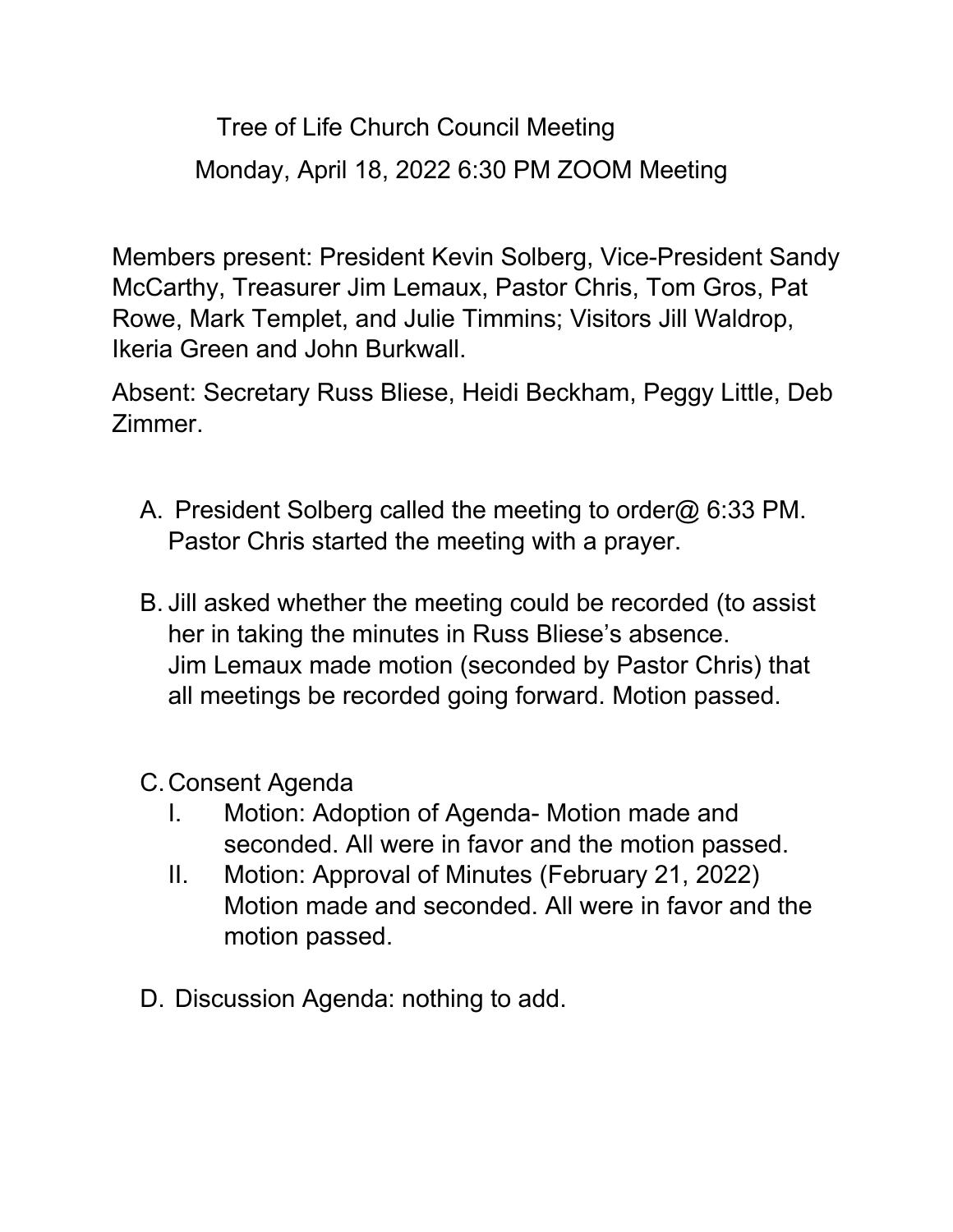#### E. Financial Reports

#### I. Monthly statements (March 2022) Lemaux presented the financial report for March 2022. Total income for March was \$48,141 and total expenses were \$39,959, for a surplus of \$6,182. No funds were borrowed from SEEDS. Dedicated Funds stable. A motion was made by Timmins to accept the financial report and the motion was seconded by Templet. All were in favor and the motion passed.

There was some discussion into the increases appearing on the trash service bills. Waldrop and Lemaux will look into whether we are held to a contract and whether any other options exist.

Lemaux also shared that he, Jack Zimmer, and Dennis McConnell have been working with Liz Johnson to create guidelines and guidance for legacy giving. Lemaux would like to include Jack and Dennis at next month's meeting.

## F. Pastoral Report

 Easter is DONE! We had 202 people at church on Easter Sunday. Lots of new people interested in us. We're already working on things for the fall.

Pastor Chris is traveling to Kenya this week. He has connected some church members with some of the folks that would benefit from visits, calls, etc. Bishop Mike and Scott Moore will be preaching during Pastor's absence. He's arranged with Diane Roth, Scott Moore, and Bishop Mike to be available in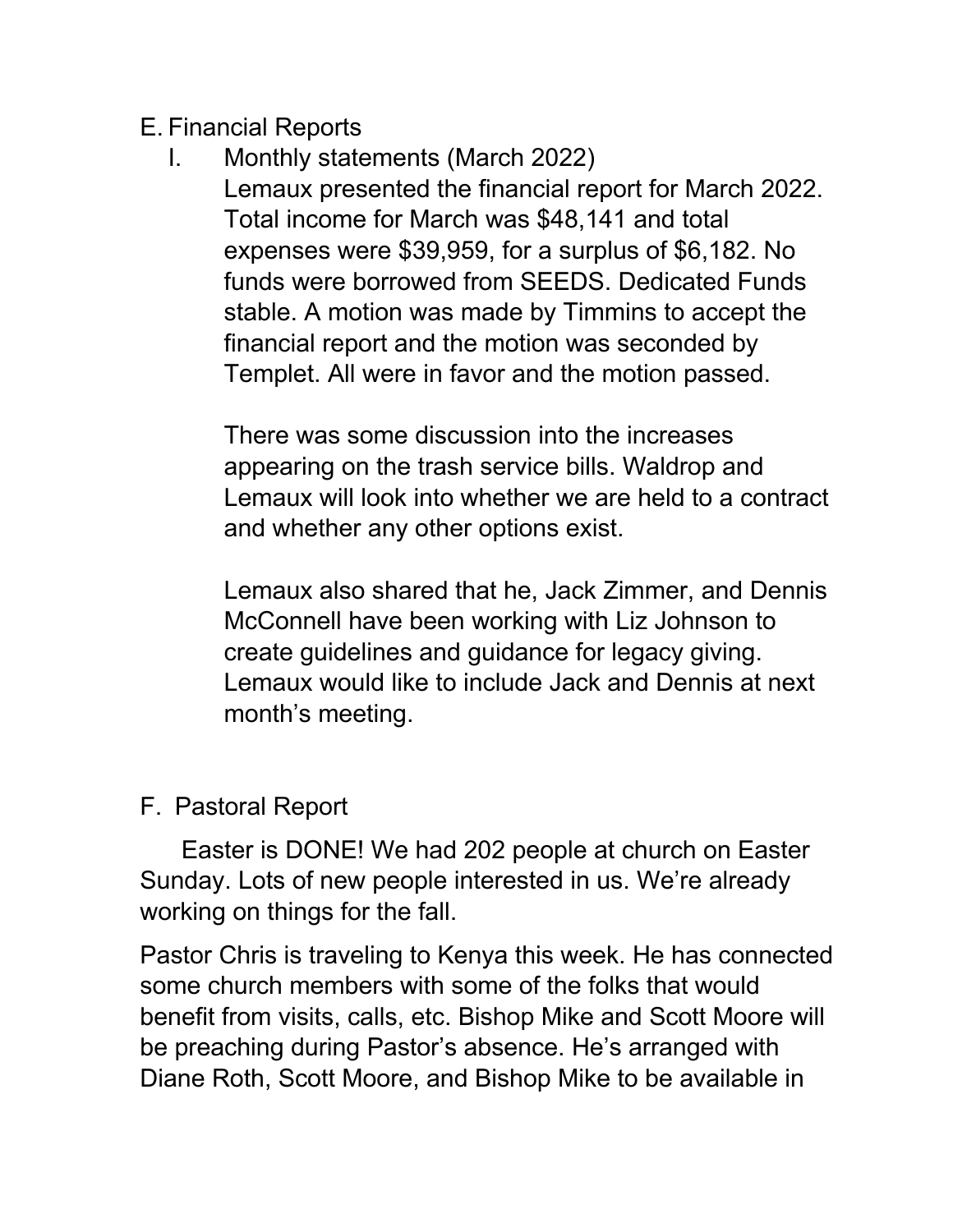the event anyone needs pastoral care (Jill has their contact info).

Kara lost about half of her students and was struggling to pay bills (including rent to us). Pastor Chris had her submit a letter canceling her contract, with intent to set up a new one at a lower rate. Pastor Chris made the motion that we allow Kara to rent space for \$75 per month; seconded by Lemaux, and approved.

# G.Old Business

- I. Discussion was held on the 2022 Retreat with it being hosted by the Solbergs' home. The retreat was tentatively set for Saturday, July 16, from  $10 - 3$ . The July council meeting will be held at the same time (so no meeting July 18). Theme for the retreat: Getting Kids Back.
- II. Garage Sale we need people up here to help unload the container on 4/23 from 1-4pm
- III. Project Tree Camp Ikeria shared that we will need to provide housing and food for 9 Lutherhill counselors that will be here for Tree Camp. We'll be looking for donations for food for their breakfasts and lunches and then have individuals/families/groups provide evening meals at the church. We'll also need volunteers during the week of camp and we will be asking the other churches to provide volunteers as well.
- IV. Trailer and rental insurance, a quote was received for the trailer only and not the contents. The trailers would be insured for depreciated value, which isn't very helpful. Pastor Chris suggested looking for quotes with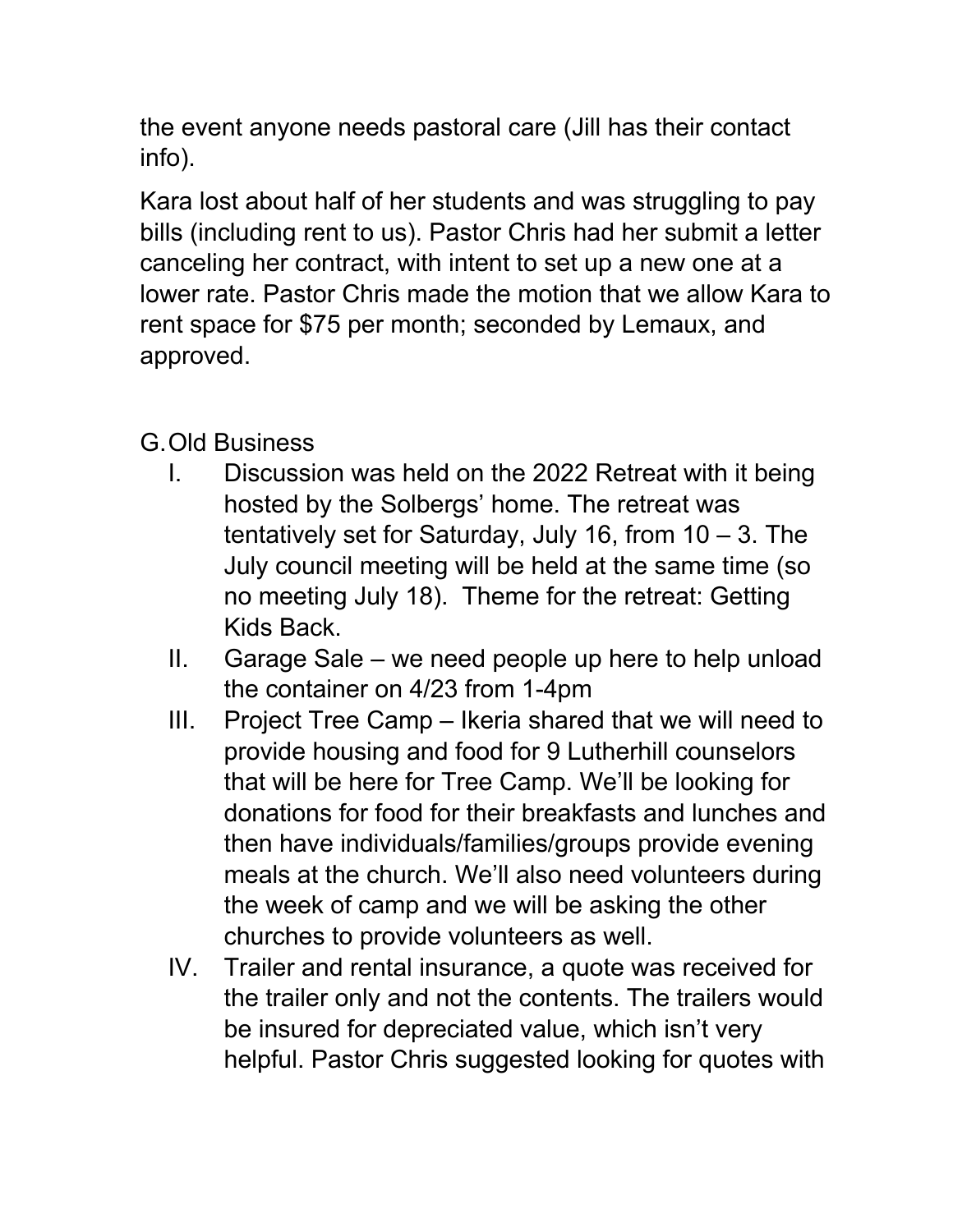other insurance companies and suggested that Ronnie Whitman may be able to do this for us.

- V. Gate update Solberg had a guy from his school come out to look at where we want the gate. We're looking at doing a wooden gate (not metal). We need to come up with plans. We will not need to do an adopt-a-project because Pat Voelz has already said she'd cover it. This will allow us to keep "adopt a project" asks open for other things.
- VI. Insurance and staff Solberg shared that CISD premiums are dropping effective Sept. 1, which might make decision of "what to do" easier. TOL could put money toward the premium if John is added to Pam's benefits.

## H.New Business

- I. Synod Assembly is May 20 and 21 in Galveston. Pastor Chris will not be working the assembly this year, so the church will need to pay for him to attend. We also need two voting delegates to attend. Church will cover cost to attend plus hotel (about \$1,000 total). Pastor Chris suggested that Ikeria and Jill represent the congregation as voting delegates. Timmins made the motion; seconded by Rowe. Approved. (Jill will make the necessary arrangements.)
- II. Update the council terms –

Templet – through 2024

McCarthy – through 2024

Timmins – through 2022